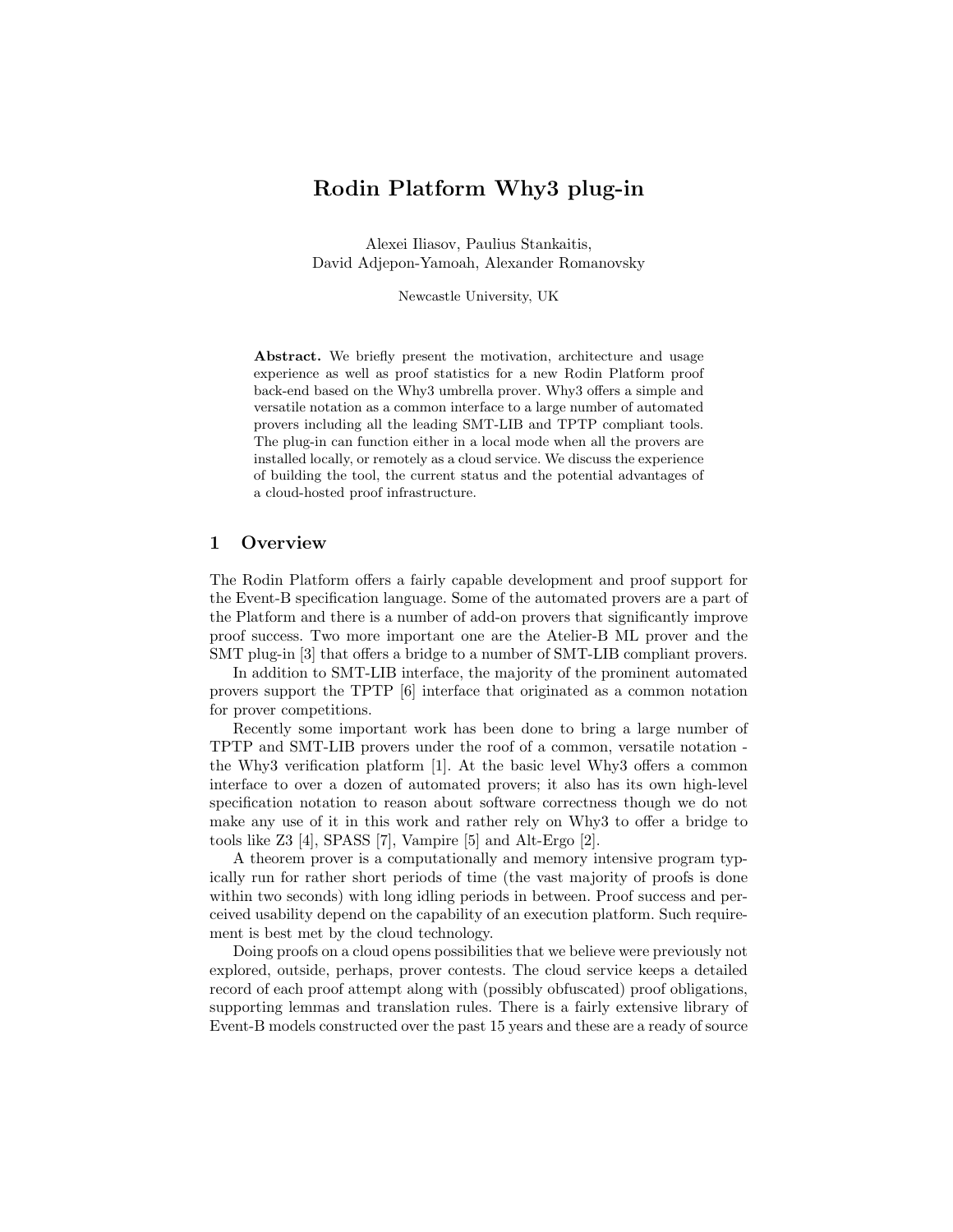| Total $POs$ built-in built-in $+ SMT$<br>Whv3<br>Model<br>Multi-core runtime<br>625<br>281<br>62<br>18<br>348<br>121<br>Paxos<br>14 |               |    | Open, | Open, | Open. |
|-------------------------------------------------------------------------------------------------------------------------------------|---------------|----|-------|-------|-------|
|                                                                                                                                     |               |    |       |       |       |
|                                                                                                                                     |               |    |       |       |       |
|                                                                                                                                     |               |    |       |       |       |
|                                                                                                                                     | Fisher's alg. | 82 |       |       |       |
| Train Control System<br>36<br>32<br>- 133                                                                                           |               |    |       |       |       |

Table 1. Performance benchmark for the cloud-based proving service.

of proof obligations. Some of these come from academia and some from industry. We are now starting to put models through our prover plug-in in order to collect some tens of thousands of proof obligations. One immediate point of interest is whether one can train a classification algorithm to make useful prediction of relative prover performance. If such a prediction can yield statistically significant results, prover call order may be optimized to minimize resource utilization while retaining or improving average proof time.

In order to convert Event-B into Why3 verification we had provide a mapping for various Event-B operators, especially its set-theoretic treatment of functions and relations. Unlike say, Isabelle/HOL, Why3 does not rely on a small proof kernel and allows one to make axiomatic definitions. It is a much quicker way to define an embedding of a logic but there is always a danger of making it unsound. In a simpler case, an unsound axiomatisation may be detected by proving of a tautological falsity but there are more intricate situations where unsound definitions show up only in specific circumstances (that is, unsound part is guarded by an implication or requires instantiation of some bound variables). A database of proof attempts makes detecting suspect changes much easier as we can go through historic proofs at any time to see if the outcome changes. We also perform negated proofs on thousands of saved proof efforts.

Table 1 shows the comparative performance of the plug-in for some models. Why3 plug-in at the moment is slower than the SMT plug-in but generally more capable though we have one example where its performance is much inferior to the SMT plug-in. The plug-in is open source and is available from the authors on request; we plan to release it with a public cloud service in the coming few months.

## 2 Translation

The translation of an Event-B proof sequent into a Why3 theory is split into following four activities: a lightweight syntactic translation; construction of a theory from an Event-B sequent and translated formulas; filtering of sequent hypotheses and support lemmas, Why3 axiomatisation of the Event-B mathematical language. Most of the effort goes in the last part so that the programmatic bit of translation is relatively lightweight and generic.

The syntactic translator is written in Tom/Java and simply pretty-prints an AST of an Event-B formula as an S-expression (which is, in essence, the input syntax of Why3) with a static mapping of Event-B operator names. Thus a formula  $f \setminus \{t\}$  becomes (diff f (singleton t)). There two non-trivial mappings: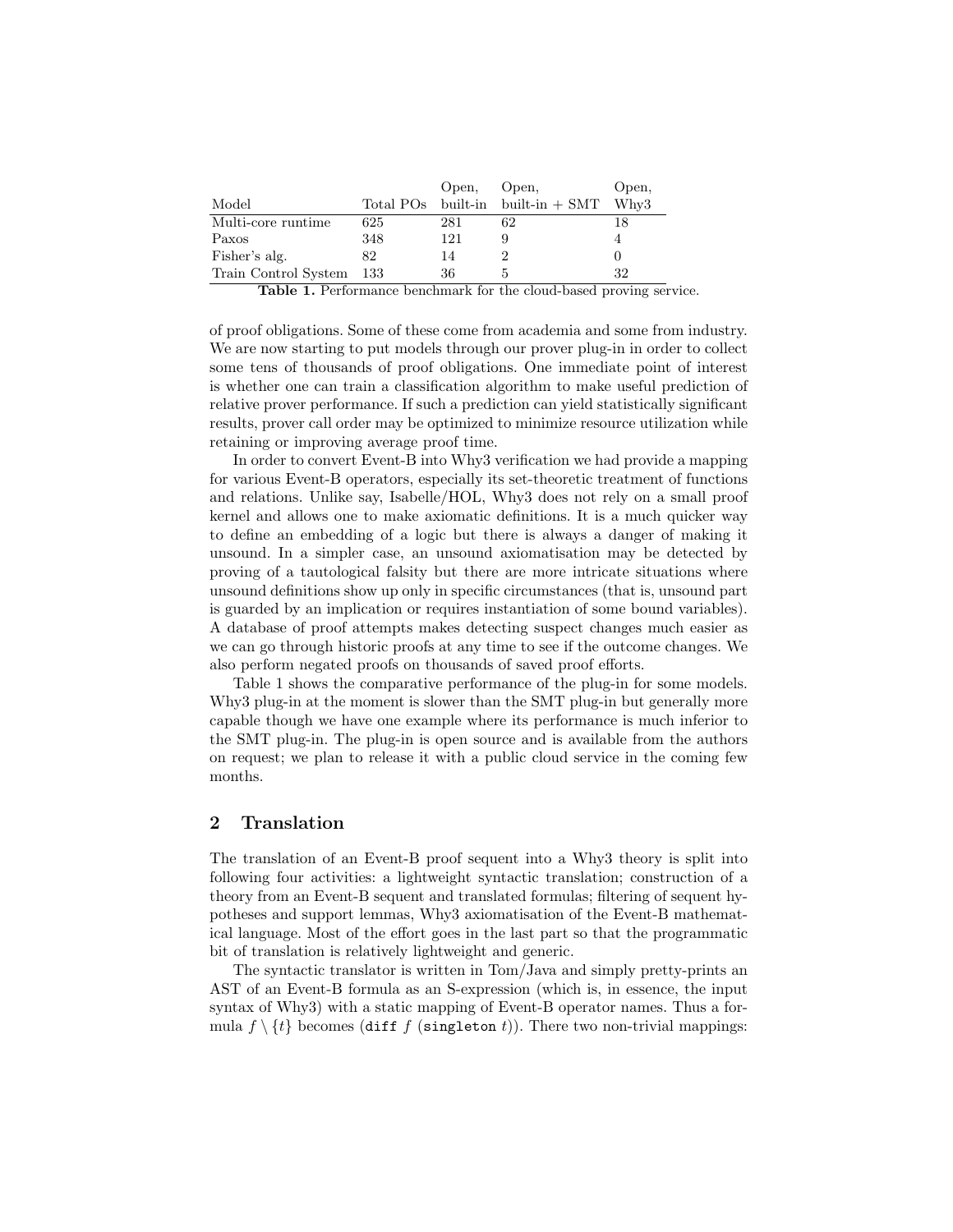the folding of left- or right- associative multi-operators into equivalent binary forms, and the detection of enumerated set definitions (a native, algebraic definition of enumerated sets significantly improves prover performance).

An Event-B proof sequent is mapped into a Why3 theory. The Why3 language has a different treatment of types - type variables are explicit and are separate from the notion of a set - hence every carrier sets is defined twice: as a type variable and as a maximal set. For instance, carrier set CORES and enumerated set STATUS are translated into:

```
type tp_CORES
type tp_STATUS = T_ON | T_OFF
constant id_STATUS : (set tp_STATUS)
constant id_CORES : (set tp_CORES)
axiom hyp1 :(maxset id_STATUS)
axiom hyp2 :(maxset id_CORES)
```
where

```
axiom maxset_axm:
    forall s:set 'a, x:'a. (maxset s) \rightarrow mem x s
```
Free identifiers occurring in a sequent become constants of a Why3 theory; hypotheses are theory axioms and the sequent goal is mapped into a theory goal (i.e., a lemma).

The filtering of hypotheses and support conditions is essential to enable proof within reasonable time. It is discussed in Section3.

Most of the translation effort goes into the construction and fine-tuning of Why3 support theories. We define each Event-B operator in a separate theory and give the bare minimum axiomatic definition that must be checked by hand. For instance, the following is the cardinality operator defined inductively:

```
theory Cardinality
```

```
use import Set
  ..
 use import ElementAddition
 function card (set 'a) : int
  axiom card_def1:
    forall s: set 'a.
      finite s \wedge is_empty s -> (card s) = 0
  axiom card_def2:
    forall x : 'a, s : set 'a.
      finite s \wedge not mem x s -> card (add x s) = 1 + card s
end
```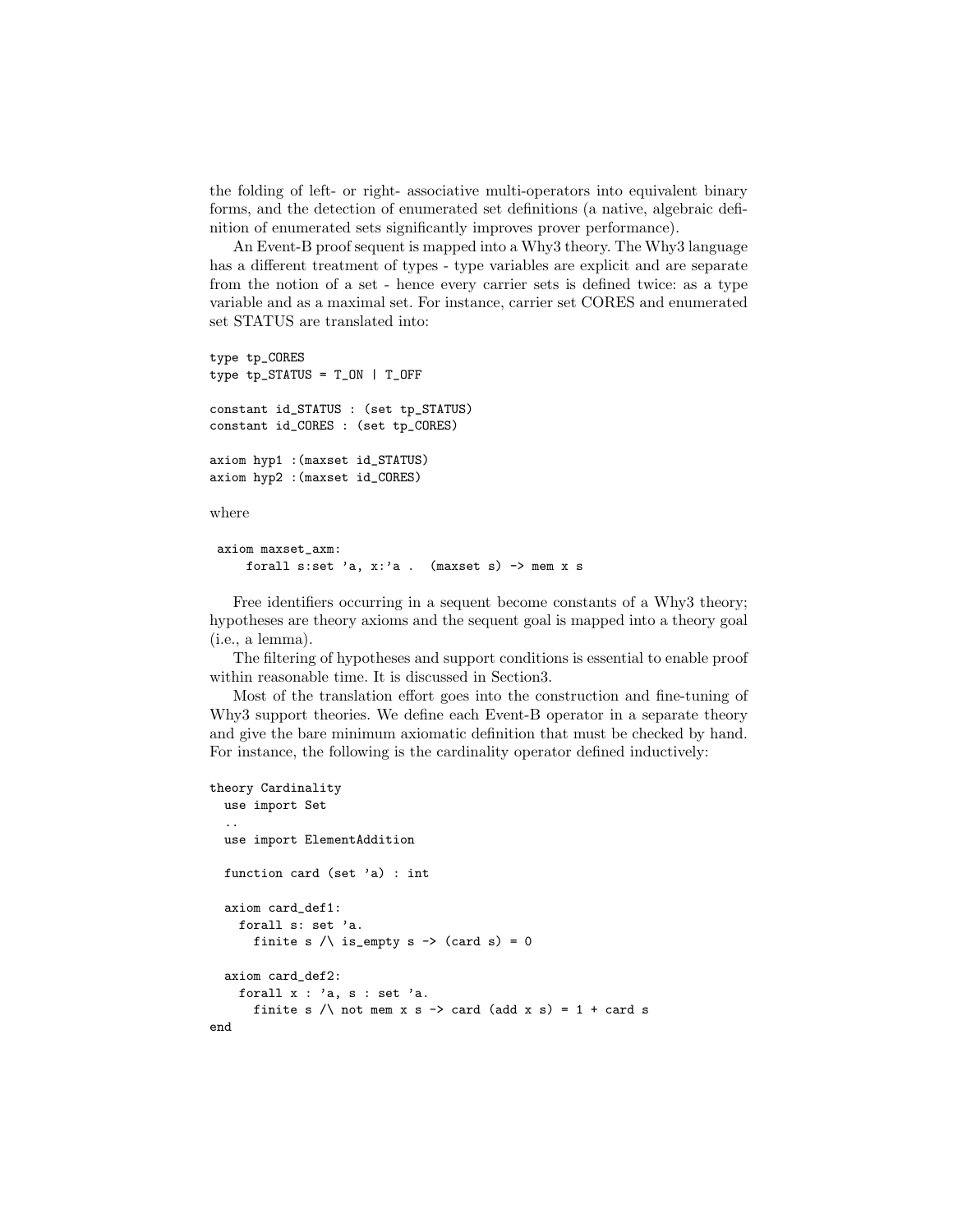This is all one needs to know but not really enough to carry out proofs. Thus we construct and prove a fairly long list of support conditions. These are deposited in a separate theory (to facilitate filtering). The following gives an example of such support lemmas:

```
theory Cardinality_support
```

```
use import Set
  ...
 use import Union
  ...
 lemma lemma_card_def5:
    forall s, t: set 'a.
      finite t \wedge (forall x : 'a. mem x s -> mem x t) ->
        card s \leq card t
  ...
 lemma lemma_card_def10:
    forall s : set 'a, t : set 'b, f : rel 'a 'b.
      finite t /\rangle (mem f s >->> t) ->
        card s = card t...
 lemma lemma_card_def11:
    forall s : set 'a, t : set 'b, f : rel 'a 'b.
      card s = card t / (mem f s >-> t) ->
        mem f s \rightarrow t
  ...
end
```
## 3 Hypotheses and lemma filtering

The initial experiments have shown that a minimal axiomatisation support is not sufficient to discharge a sizeable proportion of proof obligations. Provable lemmas were added to assist with specific cases but then it become clear that a large number of support conditions slow down or even preclude a proof. On top of that, the auto tactic language of Rodin offers a very crude hypotheses selection mechanism that for larger models tends to include tens if not hundreds of irrelevant statements. It was thus deemed essential to attempt to filter out unnecessary axiomatisation definitions, Why3 support lemmas and proof obligation hypotheses.

The Rodin mechanism for hypotheses is based on matching conditions with common free identifiers. To complement this mechanism we do filtering on the structure of a formula. It is also a natural choice since support lemmas do not have any free identifiers.

Directly comparing some two formulae is expensive: a straightforward algorithm (tree matching) is quadratic unless memory is not an issue. We use a computationally cheap proxy measure known as the Jaccard similarity which, as the first approximation, is defined as  $JS(P,Q) = \text{card}(P \cap Q)/\text{card}(P \cup Q)$ .

The key is in computing the number of overall and common elements and, in fact, defining what an "element" means for a formula. One immediate issue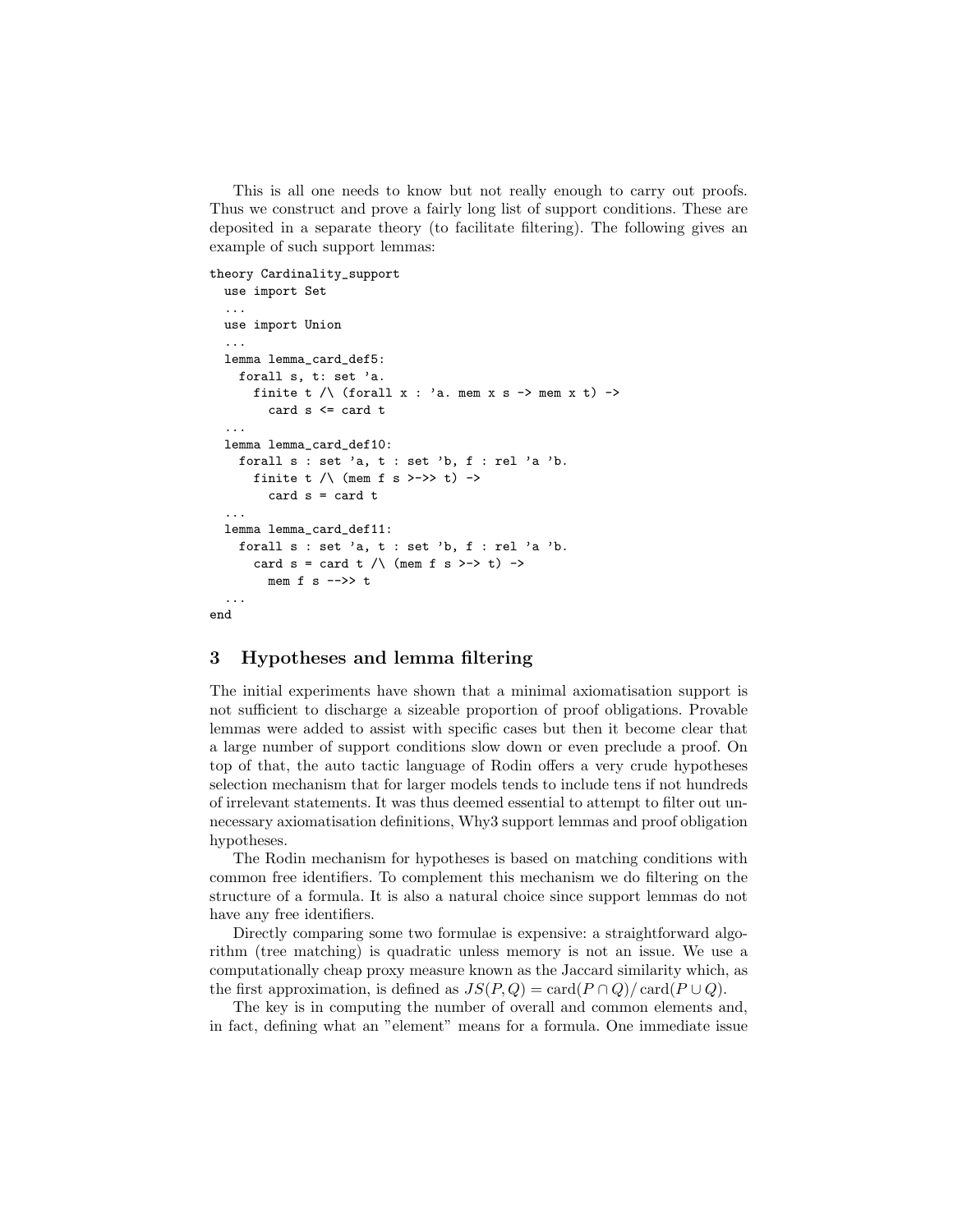is that P and Q are sets and a formula, at a syntactic level, is a tree. One common way to match some two sequences (e.g., bits of text) using the Jaccard similarity is to use *shingles* of elements to attempt to capture some part of the ordering information. A shingle is a tuple preserving order of original elements but seen as an atomic element. Thus sequence  $[a, b, c, d]$  could be characterised by two 3-shingles  $P = \{[a, b, c], [b, c, d]\}$  (here  $[b, c, d]$  is but a structured name) and matching based on these shingles would correctly show that  $[a, b, c, d]$  is much closer to [a, b, c, d, e] than to [d, c, b, a]. Trees are slightly more challenging. On one hand, a tree may be seen (but not defined uniquely) as a set of paths from a root to leaves and we could just do matching on a set of sequences and aggregate the result. This is not completely satisfactory as tree structure is not accounted for. So we add another characterisation of tree as a set of sequences of the form  $[p, c_1, \ldots, c_2]$  where p is a parent element and  $c_1, \ldots, c_2$  are children. This immediately gives a set of  $n$ -shingles that might need to be converted into shorter *m*-shingles to make things practical.

As an example, consider the following expression  $a * (b + c/d) + e * (f - c/d)$  $d * 2$ ). We are not interested in identifiers and literals so we remove them to obtain tree  $+(*(+/))(*(-*))$  which has the following 3-shingles based on paths,  $[*, +, /], [+, *, +], [+, *, -], [*, -, *],$  and only 1 3-shingle,  $[+, *, *],$  based on the structure. The shingles are quite cheap to compute (linear to formula size) and match (fixed cost if we disregard low weight shingles, see below). Let  $\text{sd}(P)$  and  $\text{sw}(P)$  be set of depth and structure shingles of formula P. Then the similarity between some  $P$  and  $Q$  is computed as

$$
s(P,Q) = \sum_{i \in I_1} w_d(i) + c \sum_{i \in I_2} w_w(i) \qquad I_1 = sd(P) \cap sd(Q), I_2 = sw(P) \cap sw(Q)
$$

where  $w_*(i) = \text{cnt}(i)^{-1}$  and  $\text{cnt}(i)$  is number of times i occurs in all hypotheses and support lemmas. Very common shingles contribute little to the similarity assessment and may be disregarded so that there is some k such that  $\text{card}(I_1)$  <  $k$ , card $(I_2) < k$ .

### 4 Prover scenarious

The cloud service accepts as inputs sequents S of the form:  $(p, t)$  where p defines a proof scenario stipulating which provers need to be run and  $t$  is a Why3 theory containing a single goal.

The server executes a proof scenario  $p$  to obtain a proof result. A proof scenario is a function from an input sequent to a proof result:  $q \in S \rightarrow \{$ unknown, valid, invalid} and is defined via the following proof scenario primitives:

| $p(t) := pr(t)$                    | (prover call, positive)          |
|------------------------------------|----------------------------------|
| $ pr(-t) $                         | (prover call, negative)          |
| $ p(t) \rangle$ $\triangleright$ w | $(deadline), w \in \mathbb{R}_+$ |
| $ p_1(t) \wedge p_2(t) $           | $(and \; composition)$           |
| $ p_1(t) \vee p_2(t) $             | (or composition)                 |
| $ \neg p(t) $                      | (result negation)                |

The negation operator  $\neg$  on proof results turns valid into invalid, invalid into